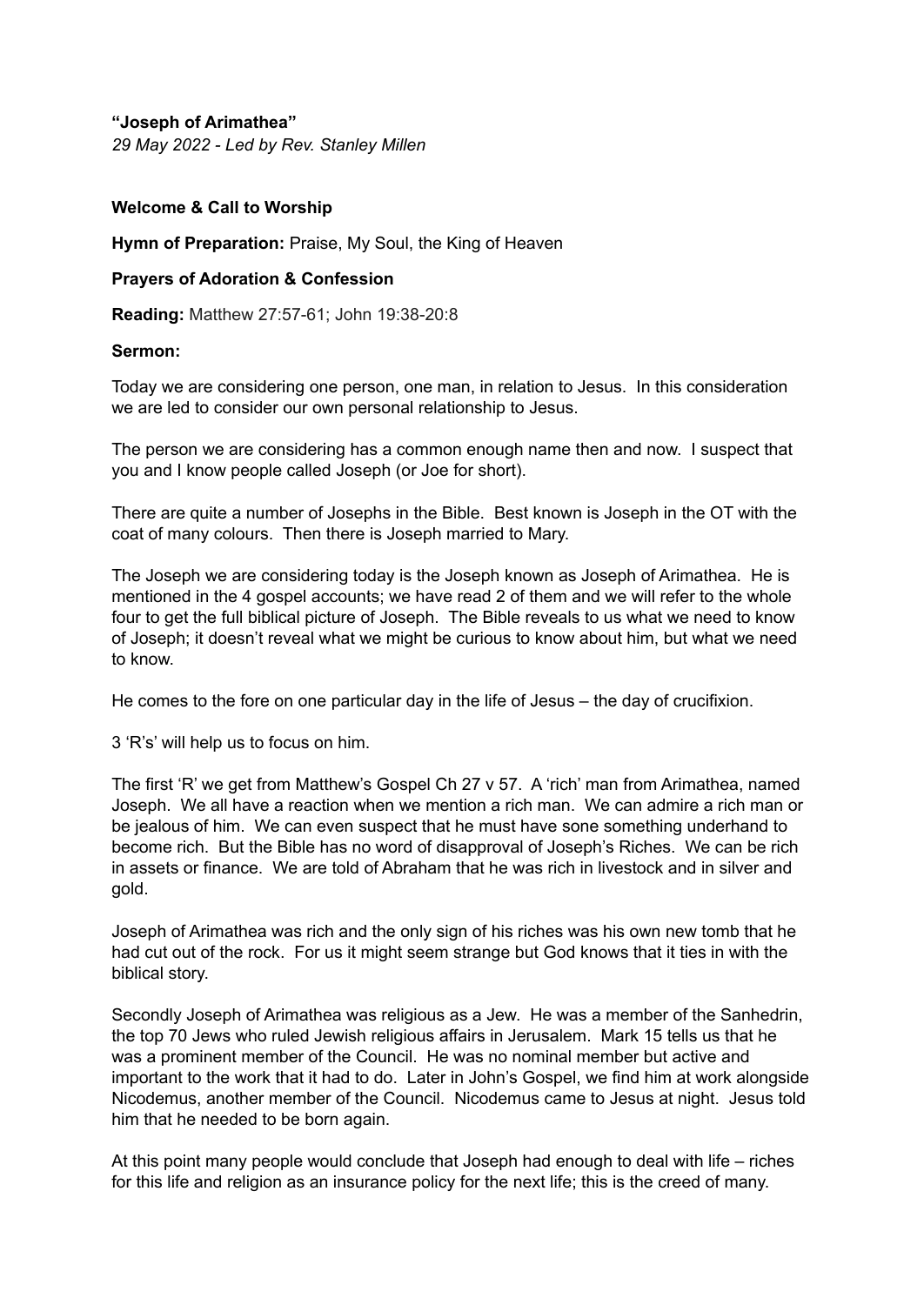This is how may people in our own country North and South see things. They ask – "What more do we need"?

Riches and religion were not enough for Joseph and neither should be enough for us. It leaves out discipleship.

Jesus had been preaching about discipleship. We find the terms in Luke 14 v26 "If anyone comes to me and does not put me before his relatives and his life cannot be my disciple. And anyone who does not carry his cross and follow me cannot be my disciple".

The terms of Christs discipleship are clear. Jesus first and with the crucified Jesus. Matthew tells us (ch27 that Joseph himself had become a disciple of Jesus.

Where and when it had happened, we are not told but it was a real relationship. He had consented to the terms of discipleship and had become committed to following Jesus as a disciple. Commitment is personal faith in Jesus.

Can you say this of yourself? Or are you still in the observation stage? You see others but either you are not a disciple or not sure that you are?

According to John 19v38 there is one qualification to the discipleship of Joseph. He was disciple of Jesus but secretly because he feared the Jews.

John 12 had earlier stated – v42 "many even among the leaders believed in him but because of the Pharisees they would not confess their faith for fear they would be put out of the synagogue".

This was the state of Joseph's discipleship until a decisive day came for him  $-$  it was the day he had to vote/not vote for Jesus to be crucified.

Luke mentions the early morning meeting of the Sanhedrin and Joseph's vote – Luke 24 v 51 "he had not consented to their decision and action". Here was a prominent member of the Council going against the vote of his colleagues.

What had happened? Simply this – the fearful disciple had become a bold witness for Jesus. The is the key message for us today – gathered in this meeting house- a fearful disciple can become a bold witness. You and I can become a disciple and a bold witness for Jesus. It will make a world of difference.

Let us examine this slowly and carefully.

Recall the 2<sup>nd</sup> condition of discipleship mentioned earlier. 'Carrying the cross' means identifying with Jesus who was crucified for sinners. Jesus was not crucified for his sin for he had no sin. Therefore, the Sanhedrin was wrong in voting to crucify Jesus. Joseph as a fearful disciple could no longer be a secret disciple – he had to stand up and vote against their decision and their actions.

You and I will need to be prepared to stand up for Jesus among our colleagues.

We may even be outvoted like Joseph and Nicodemus but it will give us a spiritual impetus in our Christian life like that of Joseph.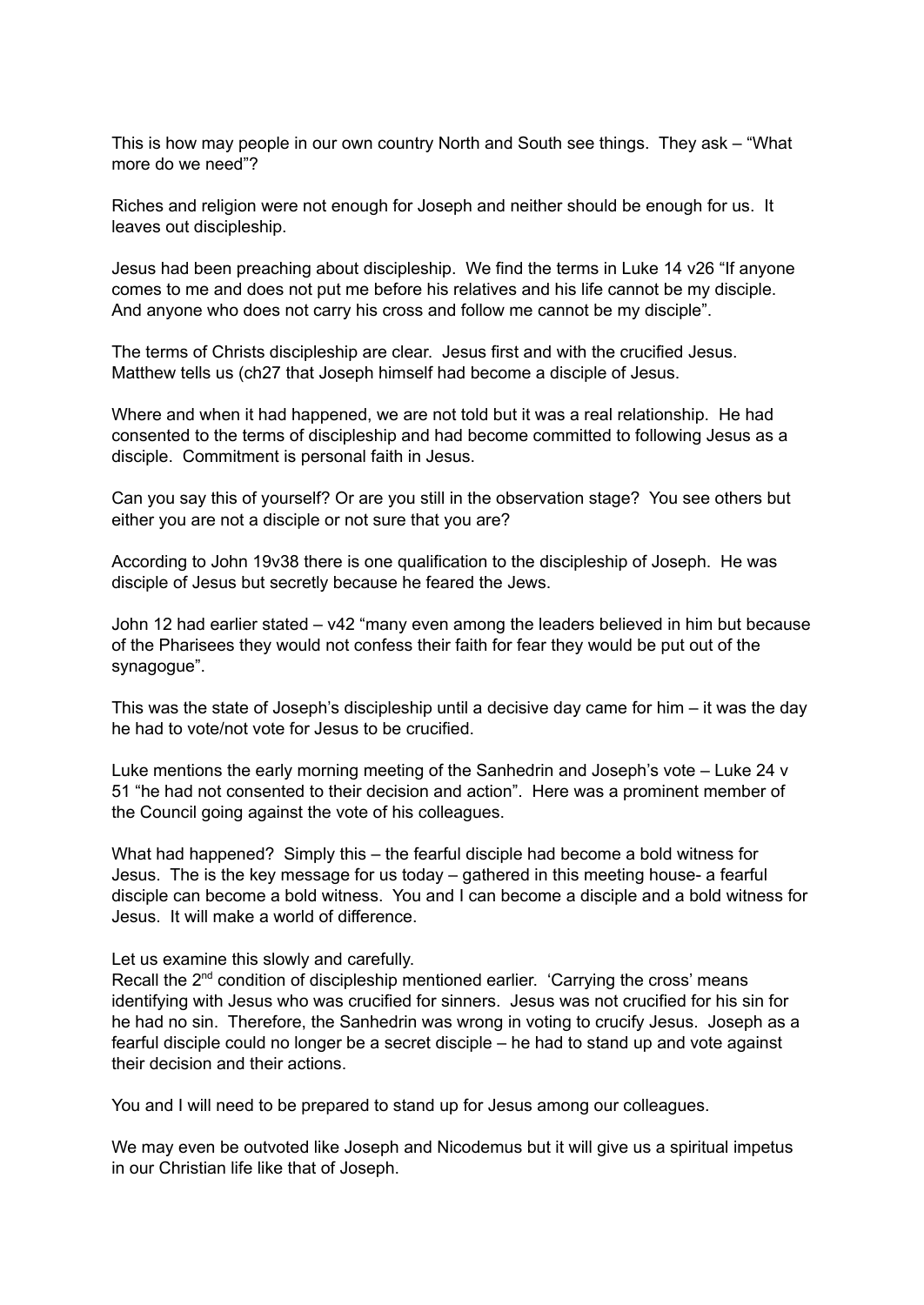Before that day was out Mark tells us – Ch 15 v43. Joseph went boldly to Pilate and asked for Jesus' body. This was the day of Jesus' death. It was also the day that Joseph had become a bold witness. Before this he had been fearful of fellow Jews; now he wasn't afraid even of Pilate – a Putin like figure. This is a figure of the world of today and Pilate was like him.

All the other 'official' disciples had gone off and here was Joseph. He hadn't become disillusioned or disappointed with what had happened and he stepped forward and did for Jesus what John the Baptists disciples had done for him. Boldness was the new characteristic of Joseph. We find the same in Acts 4 where the early Christians prayed that God would enable his servants to speak Gods word with great boldness.

After they prayed this the place where they were meeting was shaken and they were all filled with the Holy Spirit and spoke the Word of God boldly. (The Church in China is bold).

Joseph was acting boldly; it included action (in going to Pilate) and donation (he donated his own tomb for the body). It also involved bodily discipleship in taking the body down from the cross and bringing it to the tomb.

Nowadays, we have undertakers to deal with dead bodies – Joseph and Nicodemus had to become such with Joseph supplying the tomb and Nicodemus the spices to anoint the body.

Our discipleship involves serving God with our spirits as well our bodies. As the apostle Paul wrote to the Corinthians – "you are not your own; you were bought with a price; so honour God with your body".

During Covid many in the Health service and Care professions put themselves at risk to help others; they (along with others were honouring God with their bodies in roles of worship and service.

Christian discipleship is bigger than attendance at the Synagogue or the meeting house; it is personal and involves service to Jesus in the opportunities we have to witness.

Joseph had the company of Nicodemus to assist him and it is good to offer assistance to others and to receive assistance from them. This is fellowship in the things of God.

Pilgrims Progress is a good book to read. I recommended it to a man back from Russia. In the book you will find Christian and Faithful talk to each other. Christian and Hopeful are together after Faithful is put to death. The fellowship of other Christians will be an encouragement along the path of Christian discipleship.

I have a book available on 20 Biblical Characters. I will leave some here so that you can learn from other Biblical Characters.

Meanwhile we come back to Joseph of Arimathea. He was rich and religious; he also had a relationship with Jesus. As a disciple he volunteered to take down the body of his Master. He laid it in his own tomb and rolled a large stone in front to the entrance and went away as a follower of Jesus into history and the sacred record of Scripture. Jesus did not remain in Joseph's tomb. He rose on the  $3<sup>rd</sup>$  day and is alive for evermore. Let us trust Him and follow Him as disciples.